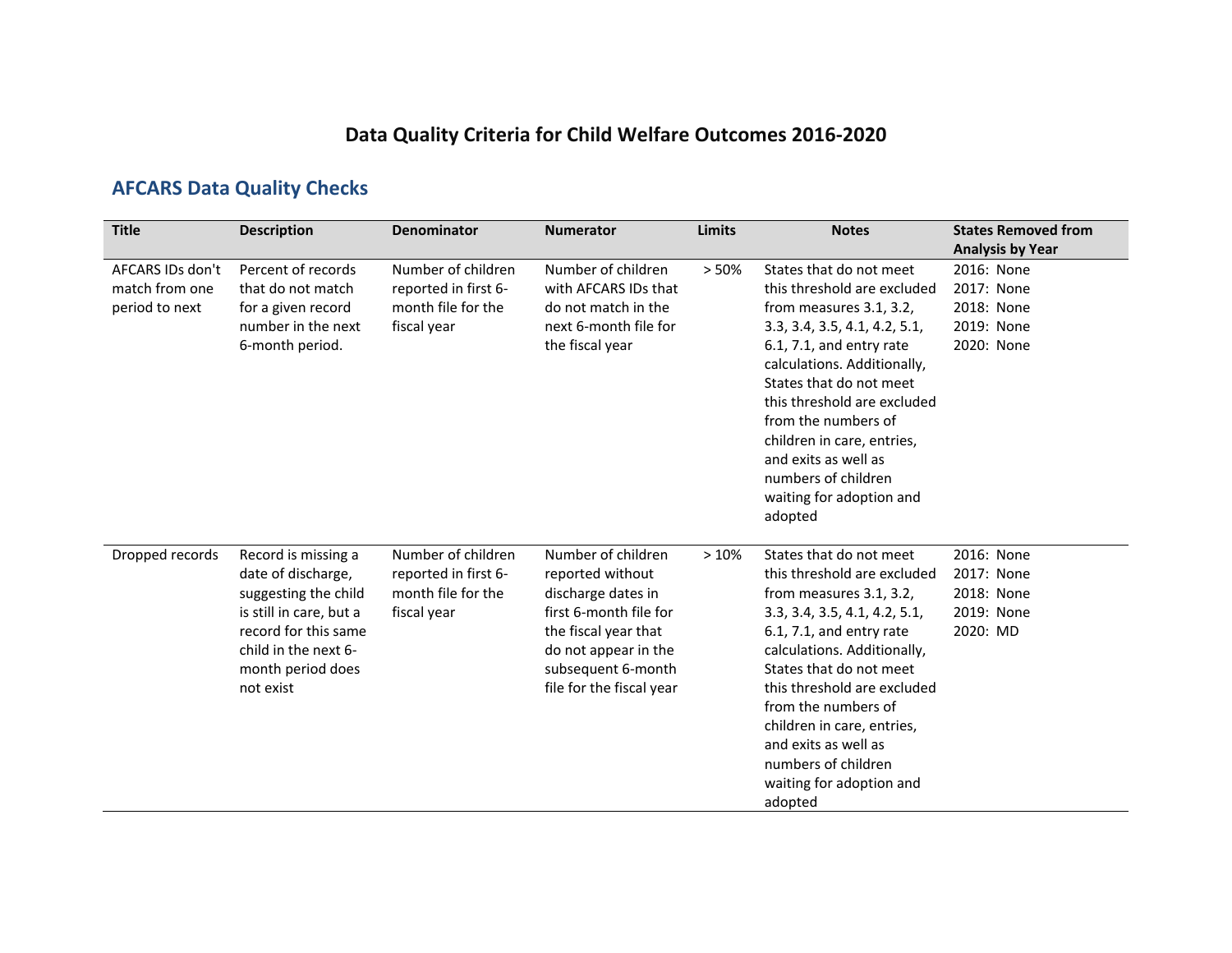| Missing child<br>disability status           | Percent of records<br>missing data for child<br>disability status                                                                                | Number of children<br>reported in a fiscal<br>year file | Number of children<br>missing data for their<br>disability status                            | >15% | States that do not meet<br>this threshold are excluded<br>from measure 3.2                                       | 2016: MA, SC<br>2017: CO*, MT, SC<br>2018: CO*, MT, PA, SC<br>2019: CO*, MT, SD<br>2020: CO*, SD |
|----------------------------------------------|--------------------------------------------------------------------------------------------------------------------------------------------------|---------------------------------------------------------|----------------------------------------------------------------------------------------------|------|------------------------------------------------------------------------------------------------------------------|--------------------------------------------------------------------------------------------------|
| Missing date of<br>birth                     | Percent of records<br>with a missing date<br>of birth                                                                                            | Number of children<br>reported in a fiscal<br>year file | Number of children<br>missing date of birth                                                  | >15% | States that do not meet<br>this threshold are excluded<br>from measures 3.3 and 7.1                              | 2016: None<br>2017: None<br>2018: None<br>2019: None<br>2020: None                               |
| Missing date of<br>latest removal            | Percent of records<br>with a missing date<br>of latest removal                                                                                   | Number of children<br>reported in a fiscal<br>year file | Number of children<br>missing date of latest<br>removal                                      | >15% | States that do not meet<br>this threshold are excluded<br>from measures 4.1, 5.1,<br>and $6.1$                   | 2016: None<br>2017: None<br>2018: None<br>2019: None<br>2020: None                               |
| Missing<br>discharge reason                  | Percent of records<br>where date of<br>discharge from most<br>recent foster care<br>episode exists but<br>the reason for<br>discharge is missing | Number of children<br>reported in a fiscal<br>year file | Number of records<br>where data of<br>discharge exists but<br>discharge reason is<br>missing | >15% | States that do not meet<br>this threshold are excluded<br>from measures 3.1, 3.2,<br>3.3, 3.4, 3.5, 4.1, and 5.1 | 2016: None<br>2017: None<br>2018: None<br>2019: None<br>2020: None                               |
| Missing number<br>of placement<br>settings   | Percent of records<br>with a missing<br>number of<br>placement settings                                                                          | Number of children<br>reported in a fiscal<br>year file | Number of children<br>missing number of<br>placement settings                                | >15% | States that do not meet<br>this threshold are excluded<br>from measure 6.1                                       | 2016: None<br>2017: None<br>2018: None<br>2019: None<br>2020: None                               |
| Missing current<br>placement<br>setting      | Percent of records<br>missing the current<br>placement setting                                                                                   | Number of children<br>reported in a fiscal<br>year file | Number of children<br>missing data for their<br>current placement<br>setting                 | >15% | States that do not meet<br>this threshold are excluded<br>from measure 7.1                                       | 2016: None<br>2017: None<br>2018: None<br>2019: None<br>2020: None                               |
| Missing current<br>placement<br>setting date | Percent of records<br>missing the date for<br>the current<br>placement setting                                                                   | Number of children<br>reported in a fiscal<br>year file | Number of children<br>missing data for the<br>date of their current<br>placement setting     | >15% | States that do not meet<br>this threshold are excluded<br>from measures 6.1 and 7.1                              | 2016: None<br>2017: None<br>2018: None<br>2019: None<br>2020: None                               |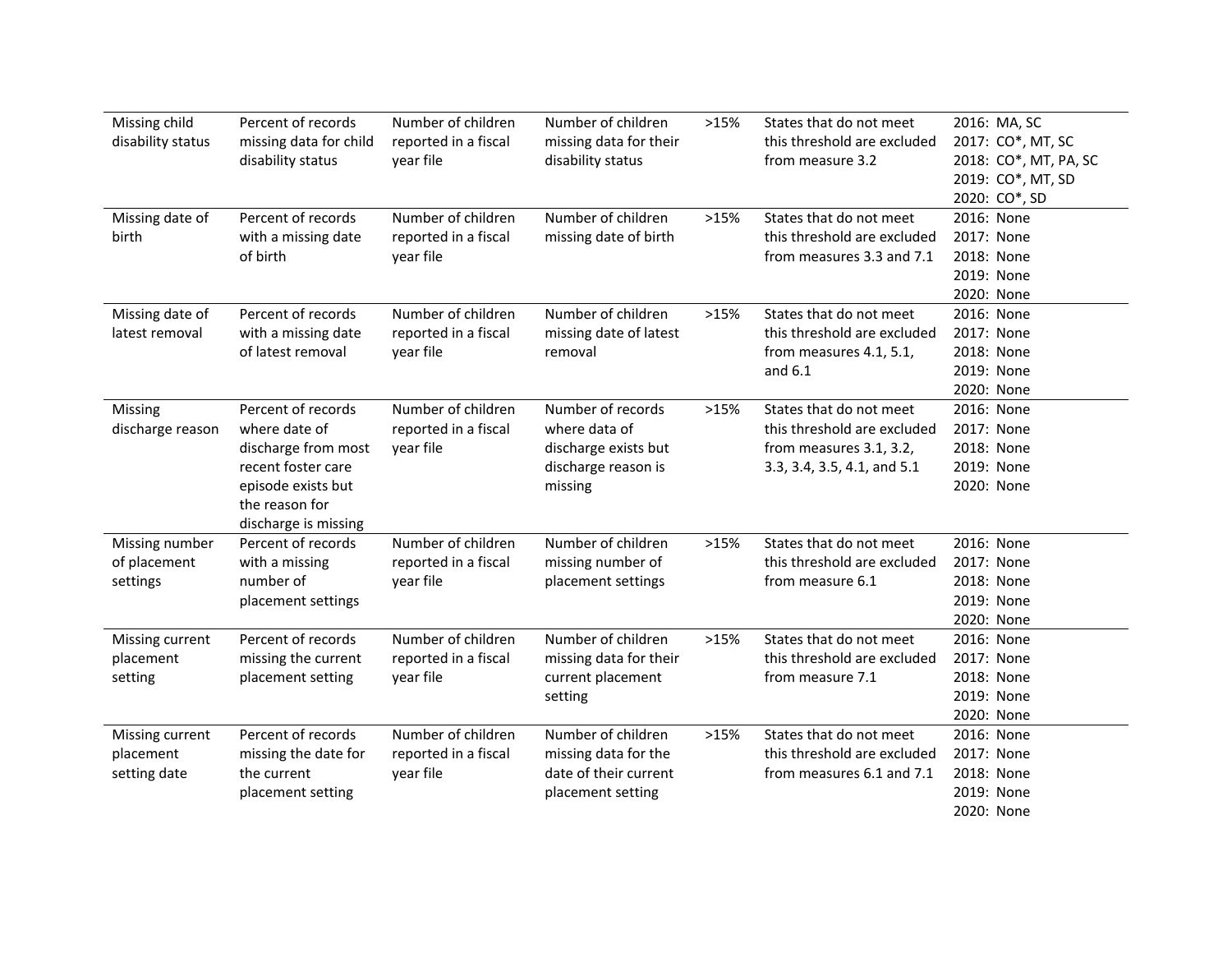#### **NCANDS Data Quality Checks**

| <b>Title</b>                                                                                                | <b>Description</b>                                                                                                                                             | <b>Denominator</b>                                                       | <b>Numerator</b>                                                                                                                                           | <b>Limits</b> | <b>Notes</b>                                                               | <b>States Removed from</b>                                                              |
|-------------------------------------------------------------------------------------------------------------|----------------------------------------------------------------------------------------------------------------------------------------------------------------|--------------------------------------------------------------------------|------------------------------------------------------------------------------------------------------------------------------------------------------------|---------------|----------------------------------------------------------------------------|-----------------------------------------------------------------------------------------|
| Child IDs for<br>victims match<br>across years                                                              | Percent of records<br>with IDs that do not<br>match across years                                                                                               | Number of children<br>with at least one<br>substantiated or<br>indicated | Number of children<br>who had another<br>substantiated or<br>indicated                                                                                     | $<$ 1%        | States that do not meet<br>this threshold are excluded<br>from measure 1.1 | <b>Analysis by Year</b><br>15-16: PA, PR<br>16-17: HI, PA<br>17-18: PA<br>18-19: PA, PR |
| Child IDs match<br>across years, but<br>dates of<br>birth/age and sex<br>do not                             | Percent of records<br>that have matching<br>IDs across years but<br>dates of birth/age<br>and sex do not                                                       | maltreatment report<br>in a 12-month period                              | maltreatment report<br>within 12 months of<br>their initial report                                                                                         | >5%           |                                                                            | 19-20: NC, PA, PR                                                                       |
| Missing age for<br>victims                                                                                  | Percent of records<br>with missing age for<br>victims                                                                                                          |                                                                          |                                                                                                                                                            | $>5\%$        |                                                                            |                                                                                         |
| Missing data on<br>perpetrator<br>relationship if<br>95% of<br>perpetrators<br>have a known<br>relationship | Percent of records<br>that do not have<br>perpetrator<br>relationship data and<br>at least 95% of<br>perpetrators have a<br>known relationship<br>to the child | Number of children<br>reported in a fiscal<br>year file                  | Number of cases that<br>are missing<br>perpetrator<br>relationship data if at<br>least 95% of<br>perpetrators have a<br>known relationship<br>to the child | >25%          | States that do not meet<br>this threshold are excluded<br>from measure 2.1 | 2016: GA*, LA, PR*<br>2017: LA<br>2018: LA<br>2019: LA<br>2020: LA, NC                  |

Note1.—States marked with an asterisk are excluded from analyses due to incomplete data and not due to issues of data quality.

Note2.—Due to data quality concerns, many of which are associated with the lingering effects of Hurricane Maria, Puerto Rico's data are only included for the years 2019 and 2020 (foster care), and 2018 through 2020 (adoption). PR is in the process of addressing the quality of their excluded data.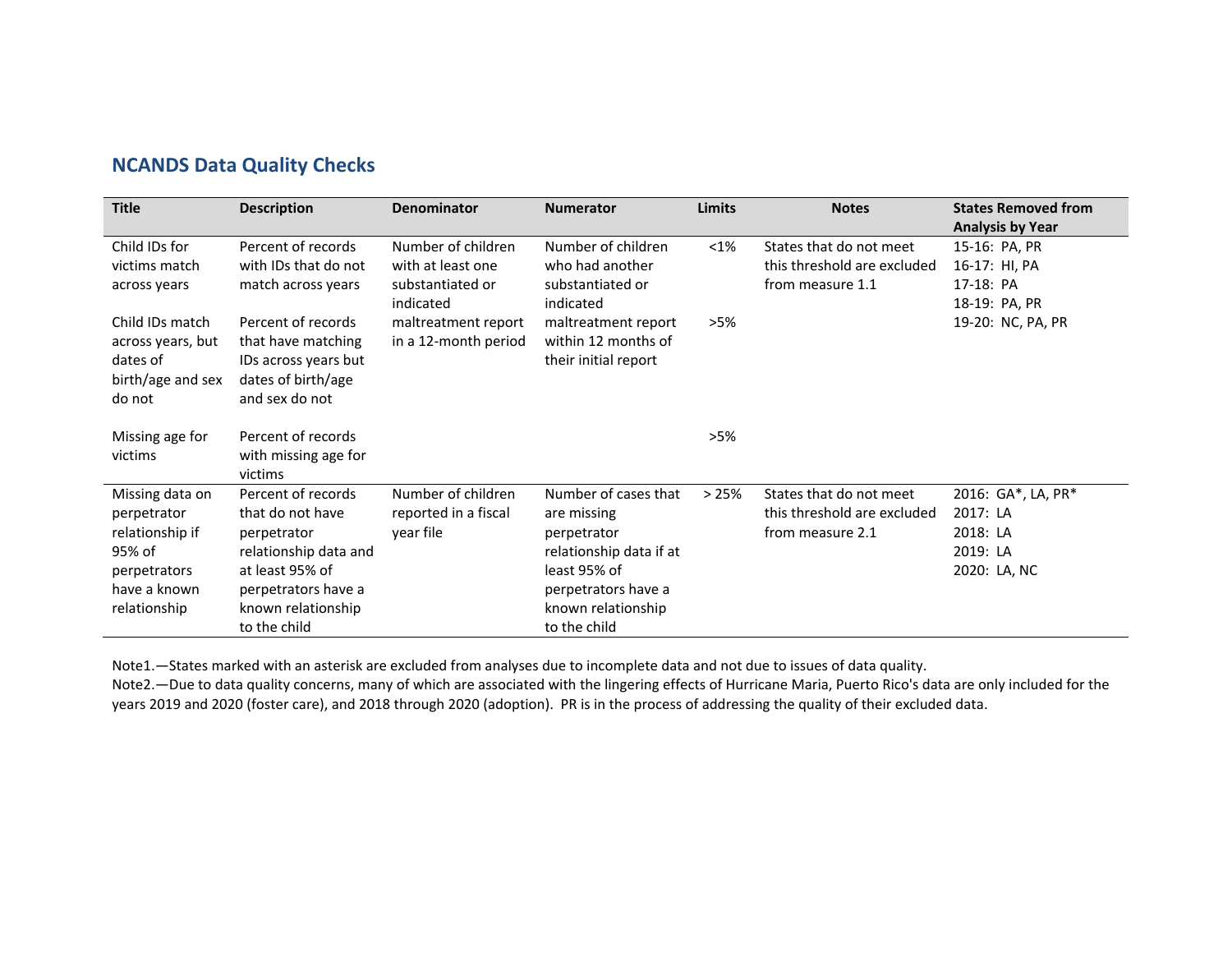### **States Excluded from 2020 Analyses**

| <b>Measure</b>                                                                                                                                                                                                                                                                                                                                                                                                                                     | <b>N</b> | <b>States Excluded</b> |
|----------------------------------------------------------------------------------------------------------------------------------------------------------------------------------------------------------------------------------------------------------------------------------------------------------------------------------------------------------------------------------------------------------------------------------------------------|----------|------------------------|
| Measure 1.1: Of all children who were victims of substantiated or indicated child abuse and/or neglect during a 12-months<br>period, what percentage had another substantiated or indicated report within a 12-month period?                                                                                                                                                                                                                       | 49       | NC, PA, PR             |
| Measure 2.1: Of all children who were in foster care during the year, what percentage were the subject of substantiated<br>or indicated maltreatment by a foster parent or facility staff?                                                                                                                                                                                                                                                         | 50       | LA, NC                 |
| Measure 3.1: Of all children who exited foster care during the year, what percentage left either to reunification, adoption,<br>or legal guardianship?                                                                                                                                                                                                                                                                                             | 51       | MD                     |
| Measure 3.2: Of all children who exited foster care during the year and were identified as having a diagnosed disability,<br>what percentage left either to reunification, adoption, or legal guardianship?                                                                                                                                                                                                                                        | 49       | $CO^*$ , MD, SD        |
| Measure 3.3: Of all children who exited foster care during the year and were older than age 12 at the time of their most<br>recent entry into care, what percentage left either to reunification, adoption, or legal guardianship?                                                                                                                                                                                                                 | 51       | MD                     |
| Measure 3.4: Of all children exiting foster care during the year to emancipation, what percentage were age 12 or younger<br>at the time of entry into care?                                                                                                                                                                                                                                                                                        | 51       | MD                     |
| Measure 3.5: Of all children who exited foster care during the year, what percentage by racial/ethnic category left either<br>to reunification, adoption, or legal guardianship?                                                                                                                                                                                                                                                                   | 51       | MD                     |
| Measure 4.1: Of all children reunified with their parents or caretakers at the time of discharge from foster care during the<br>year, what percentage were reunified in the following time periods? (a) Less than 12 months from the time of latest<br>removal from home; (b) At least 12 months but less than 24 months; (c) At least 24 months but less than 36 months; (d) At<br>least 36 months but less than 48 months; (e) 48 or more months | 51       | MD                     |
| Measure 4.2: Of all children who entered foster care during the year, what percentage reentered care: (a) Within 12<br>months of a prior foster care episode? (b) More than 12 months after a prior foster care episode?                                                                                                                                                                                                                           | 51       | MD                     |
| Measure 5.1: Of all children discharged from foster care during the year to a finalized adoption, what percentage exited<br>care in the following time periods? (a) Less than 12 months from the time of latest removal from home; (b)At least 12<br>months but less than 24 months; (c) At least 24 months but less than 36 months; (d) At least 36 months but less than 48<br>months; (e) 48 or more months                                      | 51       | MD                     |
| Measure 6.1: Of all children served in foster care during the year who had been in care for the time periods listed below,<br>what percentage had no more than two placement settings during that time period? (a) Less than 12 months from the<br>time of latest removal from home; (b) At least 12 months but less than 24 months; (c) 24 or more months                                                                                         | 51       | MD                     |
| Measure 7.1: Of all children who entered foster care during the year and were age 12 or younger at the time of their most<br>recent placement, what percentage were placed in a group home or an institution?                                                                                                                                                                                                                                      | 51       | MD                     |
| Entry Rate: Rate of children entering care per 1,000 in a State's child population                                                                                                                                                                                                                                                                                                                                                                 | 51       | MD                     |

Note1.—States marked with an asterisk are excluded from analyses due to incomplete data and not due to issues of data quality. Note2.—Due to data quality concerns, many of which are associated with the lingering effects of Hurricane Maria, Puerto Rico's data are only included for the years 2019 and 2020 (foster care), and 2018 through 2020 (adoption). PR is in the process of addressing the quality of their excluded data.